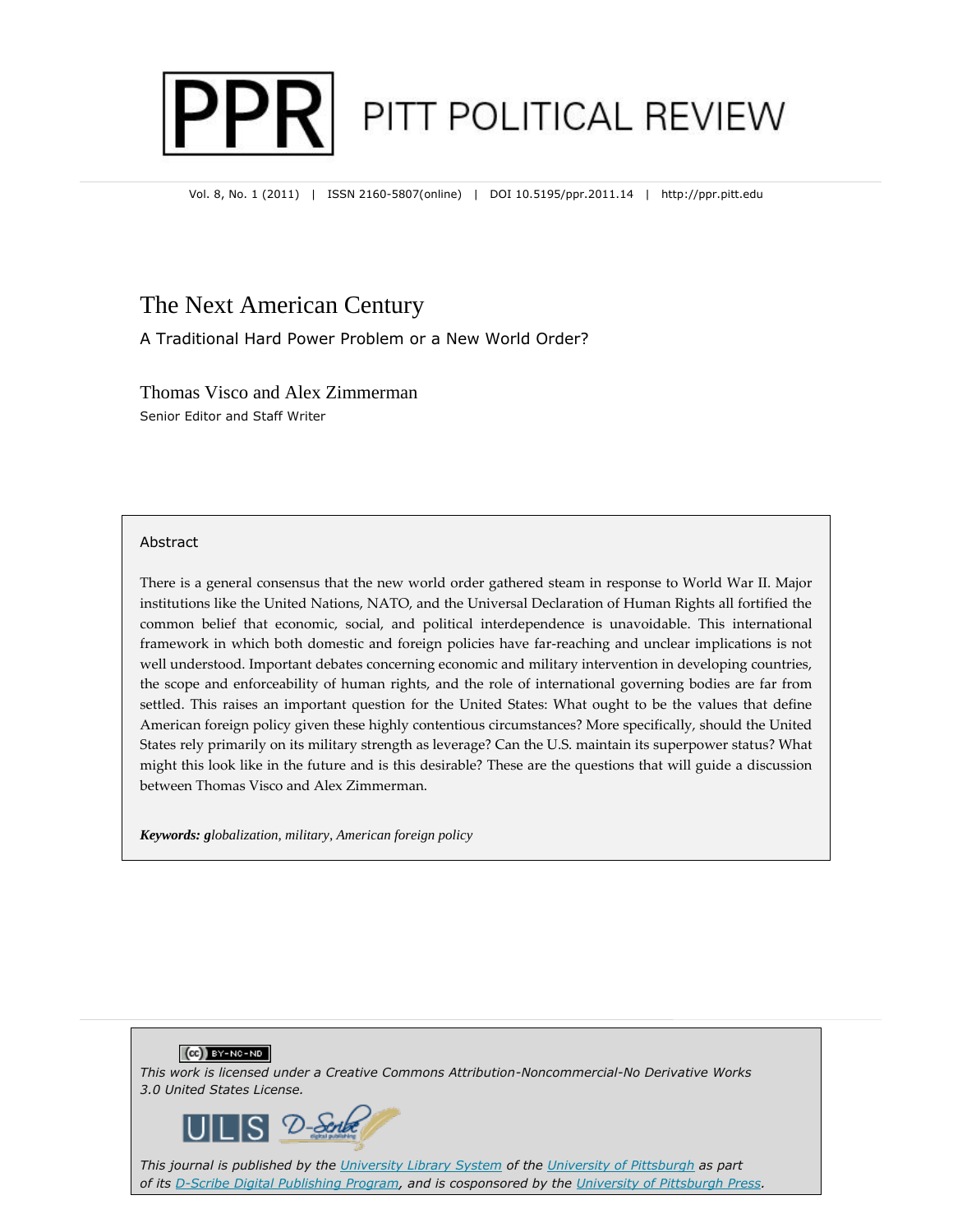PITT POLITICAL REVIEW Vol. 8, No. 1 (2011) | ISSN 2160-5807 (online) | DOI 10.5195/ppr.2011.14 | http://ppr.pitt.edu

# The Next American Century

A Traditional Hard Power Problem or a New World Order?

## Thomas Visco and Alex Zimmerman Senior Editor and Staff Writer

### Alex:

More than ten years ago, Thomas Friedman made the argument that globalization is an inevitable international reality and that the United States has a vested interest in fostering "sustainable globalization". Instead of a world defined by bipolarity and the power of nation states to maintain order, the symbol of globalization is the Internet—"a symbol that we are all connected and nobody is quite in charge."<sup>1</sup> Friedman's thesis that America's overwhelming national interest in free markets and representative government across the world also comes with a responsibility to ensure that massive injustice does not follow, has to a large extent, been ignored. Moreover, it has been ignored at a significant cost. While it is true that military power is still relevant—and there are varieties of hard security threats to be sure—the force of the American military will not solve the problems that will increasingly characterize life in the age of globalization.

## Thomas:

The problems that will "increasingly characterize" globalization are unknown at this point. Although we may know the ingredients for these challenges—increased nuclear proliferation in a host of nations (most notably Iran), energy conflict in Eastern Europe, disputes in South Asia, and the rise of China to global prominence—we cannot be sure what form they may take. The United States needs a concrete, positive foundation in order to maintain international power. The most natural home for this foundation is military strength. America needs to be ready to face unknown threats of the future. These challenges may take many

forms. The only way to ensure US interests in this new age is a solid, intelligent national defense strategy.

## Alex:

I agree that American foreign policy needs a concrete foundation, but it is not obvious and it is also problematic to assume that it should be housed in the Pentagon. Yes, the United States has an incredibly powerful military with a global reach, but this is hardly justification for using it as the primary mode of achieving America's objectives. America's top foreign policy goal should be to develop a strategy that is dynamic and not confined to one particular conception of power in the international system. These traditional power structures are quickly eroding. What should America's foreign policy objectives be in your view? It is interesting that you mention China as a security threat in the same paragraph that you say the problems of globalization are "unknown." Sixty years ago, China was considered an economic basket case. Today, it is one of the strongest economies in the world because of liberalizing trade standards and a huge domestic labor force. I am entirely unconcerned that China will launch an attack on the United States. I am concerned that the economic institutions created by our trade relationship with China exploit millions, and are the single greatest threat to political instability in the country. It is not just that the problems of globalization are new; it is that we need new tools to find effective solutions.

## Thomas:

I have no interest in America holding dominion over the world. A desire to continue international prominence is not the same as starting an imperial project. Military power is not just warfare. Military power is providing unique capabilities and bargaining tools to policymakers. What policy future politicians want to make, I have no idea. If you want to claim that the new age of globalization is coming and we better get ready, how do we prepare for the unknown without a national defense? In a world where Iran is only several years from the atomic bomb, Russia's ambitions necessitate expansion, and China's military is adapting to the modern age, *what do we offer our allies in terms of support?* How do we restrain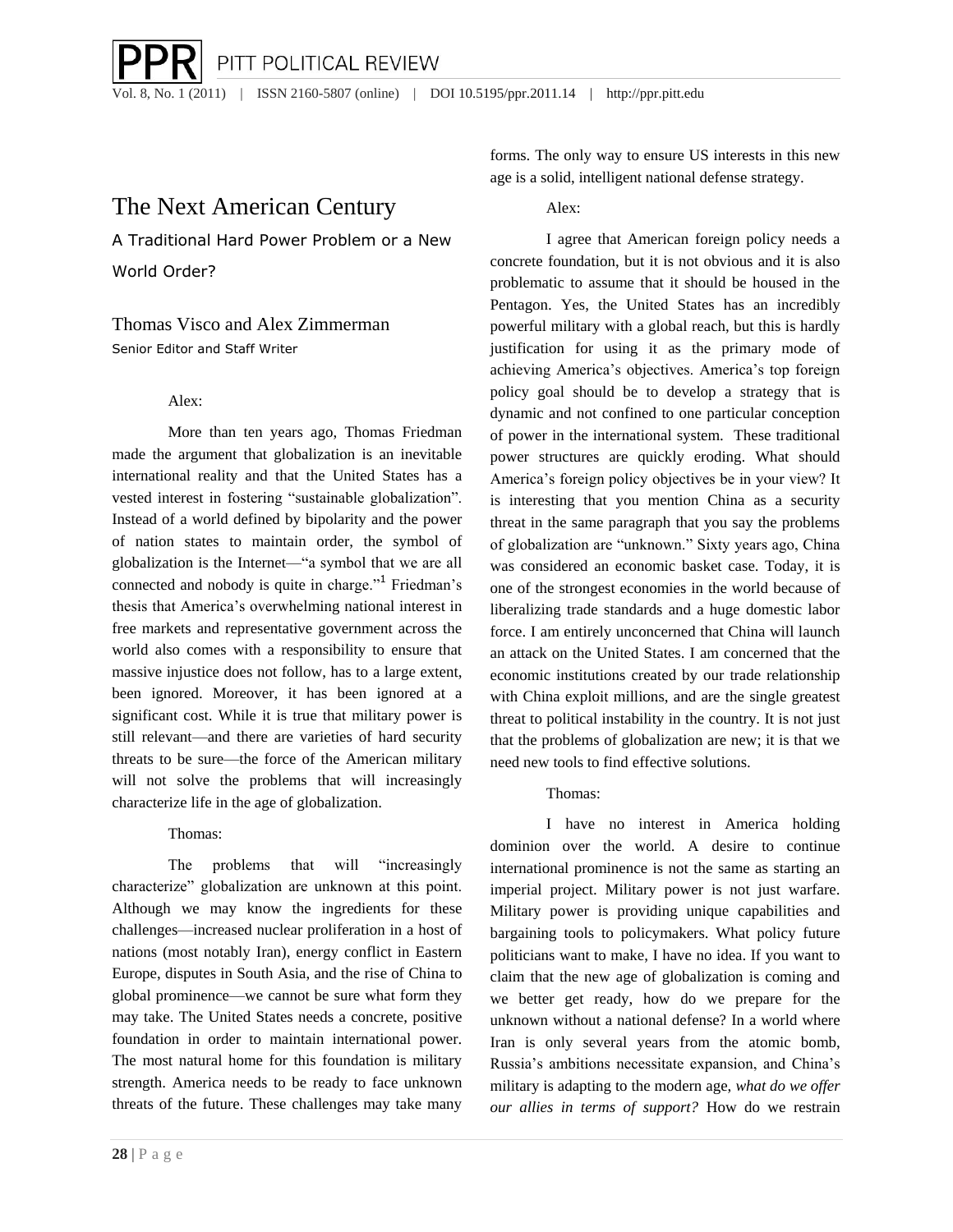

Israel from a regionally catastrophic preemptive strike on Iran? How do we maintain NATO? How do we stay prominent in the South Pacific? We do it now through our influence. This influence is directly connected to our military capabilities.

### Alex:

There is no question that national defense is important, but historically, massive counterinsurgency efforts have been justified under this heading. The lesson of Vietnam, Iraq, and Afghanistan is that counterinsurgency efforts that rely on the Powellian notion of "shock and awe" do little else than breed anti-Americanism: they create more enemies than they destroy. There is no question that the Iraqis disliked Saddam Hussein, but they also hated indiscriminate American bombing.

Let me offer a more affirmative view of how I think American policy should reflect an increasingly globalized world. Instead of doubling down on the traditional conception of power you offer that has done little in the past decade to successfully create a positive international image of America—this is a serious foreign policy and security concern—we should be leaders in coming up with frameworks that allocate responsibility when human rights are violated. We should be on the cutting edge of green technological innovations that minimize our dependence on authoritarian regimes. In China, American and Chinese companies are fostering a class of workers who are unable to live minimally decent lives according to the Universal Declaration of Human Rights. We should be offering multilateral and even military assistance to those who are trying to break free of the tyranny of dictatorship. These problems are both causally and morally connected to the conduct of individual American consumers as well as to the U.S. government. And shifting American policy to meet these new challenges is justified given your conception of the

importance of domestic security. If America fails to engage  $21<sup>st</sup>$  century problems, it will take a back seat to whoever does.

#### Thomas:

Surely, the people of Afghanistan and Iraq were trying to break free of tyranny in 2001 and 2003

> respectively. I feel your perceived " $21<sup>st</sup>$  century problem" of human rights violations is a moment of historical forgetfulness. Have human rights been an underwhelming problem up until 2001? The World Bank, founded in 1944 in Washington D.C., has distributed billions of dollars in development funds, as has the International Monetary Fund and the United States' government. The 1999 NATO Air Campaign against Yugoslavia, which the United States led, was instrumental in stopping a massive humanitarian

crisis in Eastern Europe. What would the world look like if we enacted your  $21<sup>st</sup>$  century solutions? I find it hard to believe that America's enemies will pack their things and go home. You are not describing new problems. A changing economy, a shrinking world, revolutionary thoughts and ideas spreading across the globe, a new sense of what it is to be a human, and what human dignity is; humanity has been here before. Indeed, we are entering uncertain times. Yet, America's strategy of hard power, coupled with evolving foreign policy strategies, has been very successful in the past half-century. Better yet, it has been the most successful strategy out of all nations. We should not be quick to change it. If we want the American Century to continue we need to continue to evolve our strategy, learn from our mistakes, and maintain our cohesive, successful foreign policy based on military strength.

That is not to say I disagree with radical changes entirely. In this decade, which is surely to be remembered as a decade of austerity, the United States needs to revolutionize how it maintains domestic and international security. For example, we must learn from



*Artwork: Timothy Collanto*